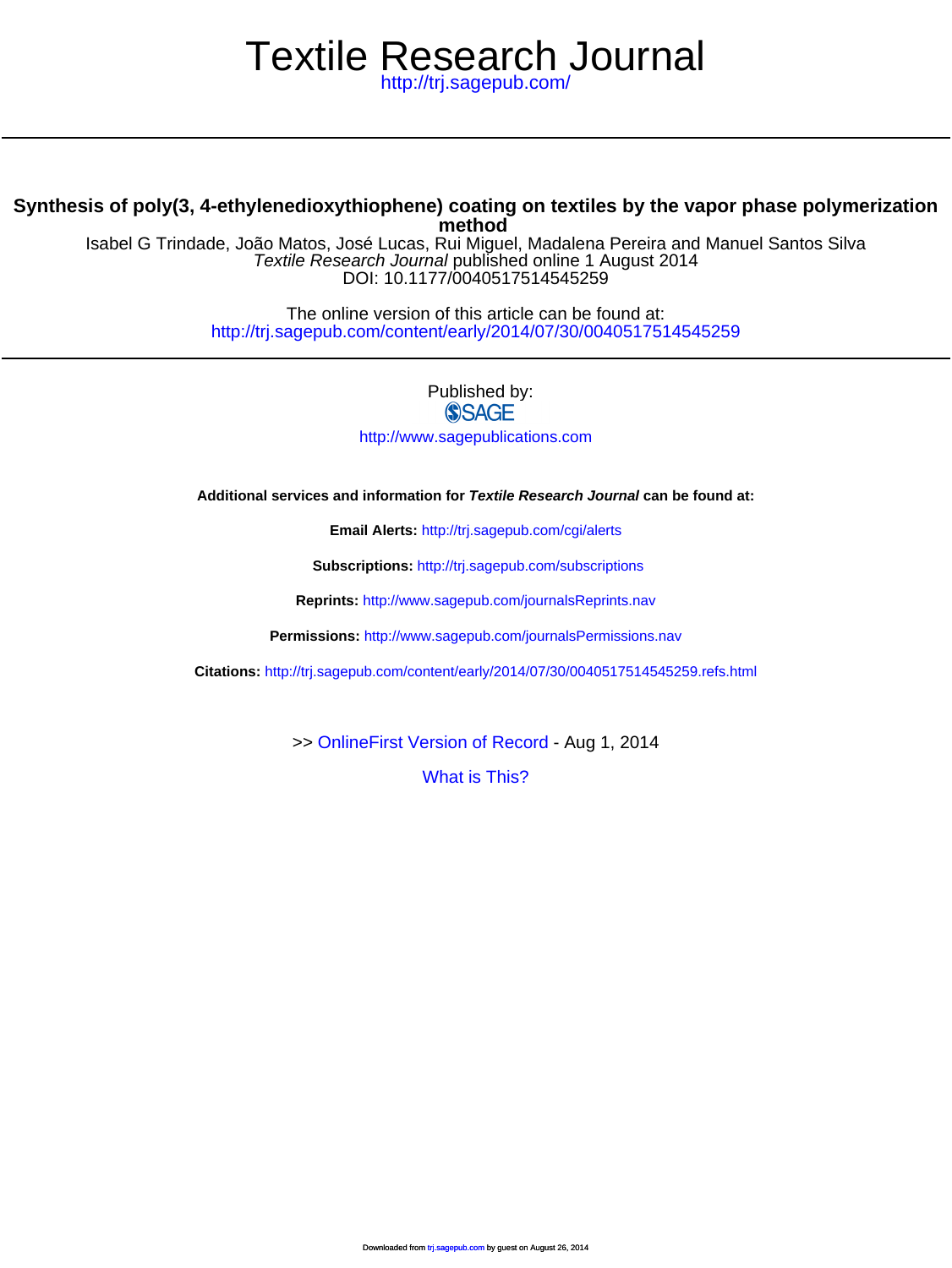

# Synthesis of poly(3, 4 ethylenedioxythiophene) coating on textiles by the vapor phase polymerization method

Textile Research Journal  $0(00)$  1-9 C The Author(s) 2014 Reprints and permissions: sagepub.co.uk/journalsPermissions.nav DOI: 10.1177/0040517514545259 trj.sagepub.com



# Isabel G Trindade, João Matos, José Lucas, Rui Miguel, Madalena Pereira and Manuel Santos Silva

#### Abstract

In this article, plain weave fabrics of polyester were functionalized by means of a polymeric coating synthesized for high conductivity, using the vapor phase polymerization method. The method is considerably more efficient and sustainable than traditional wet methods and has been previously applied to synthesize poly(3, 4-ethylenedioxythiophene) in yarns and fabrics, using oxidant agents with organic solvents. In this article, aqueous oxidant solutions were used in addition to those based in ethanol, providing textile substrates with high electrical conductance. The effect of the concentration of the oxidant solution on the electrical and mechanical characteristics of the samples was investigated and correlated to their morphology, analyzed by electron microscopy imaging. A strong decrease of the sheet resistivity of the samples with the concentration of oxidant increase was obtained, while the fabrics' original mechanical tenacity remained unchanged. The sheet resistivity of the samples could be further decreased by a factor of 5 by the application of multiple polymerization layers and was a function of the conjugated polymer content. The effect of washing/drying cycles on the electrical conductance of the samples is presented. The electrical and mechanical characteristics obtained have potential for smart textile applications such as electromagnetic shielding and physiological sensing.

#### Keywords

coatings, polymer formation, processing

Since the pioneer works of Shirakawa in the early 1970s and his collaborative work with Heeger and MacDiarmid, $1,2$  conjugated conducting polymers have become an important field of research and development. Conjugated polymers consist of a backbone structure along which delocalized electronic states, resulting from  $\pi$ -orbitals' overlap, provide charge mobility along the polymer backbone, consequently yielding electrical conductance.<sup>1</sup> Metallic conductivity can be achieved through charge injection onto the conjugated macromolecular chains, or doping, which is achieved with salts and redox chemistry.<sup>1</sup> In the 1980's, Bayer introduced the poly(3,4-ethylenedioxythiophene) (PEDOT), a conjugated polymer that exhibits high chemical and physical stability and high electrical conductivity  $(500-1000 \text{ Scm}^{-1})$ .<sup>3</sup> PEDOT has the potential for a wide field of applications, from biomedical sensors<sup>4,5</sup> to nerve tissue engineering,  $6-8$ strain sensors, $9-11$  electrodes for organic field-effect transistors,<sup>12</sup> solar cells,<sup>13</sup> hydrogen catalysis,<sup>14</sup> and smart textiles.<sup>15–17</sup>

The synthesis of PEDOT can be performed by various techniques,<sup>18</sup> but concerning textile substrates, the main relevant ones are the wet polymerization, also referred to as liquid phase polymerization (LPP), and

Textile and Paper Materials Unit—Department of Textile Science and Technology, University of Beira Interior, Portugal

#### Corresponding author:

Isabel G Trindade, Textile and Paper Materials Unit—Department of Textile Science and Technology, University of Beira Interior, Av. Marquês D'Ávila e Bolama 6201-001, Covilhã, Portugal. Email: itrindade@ubi.pt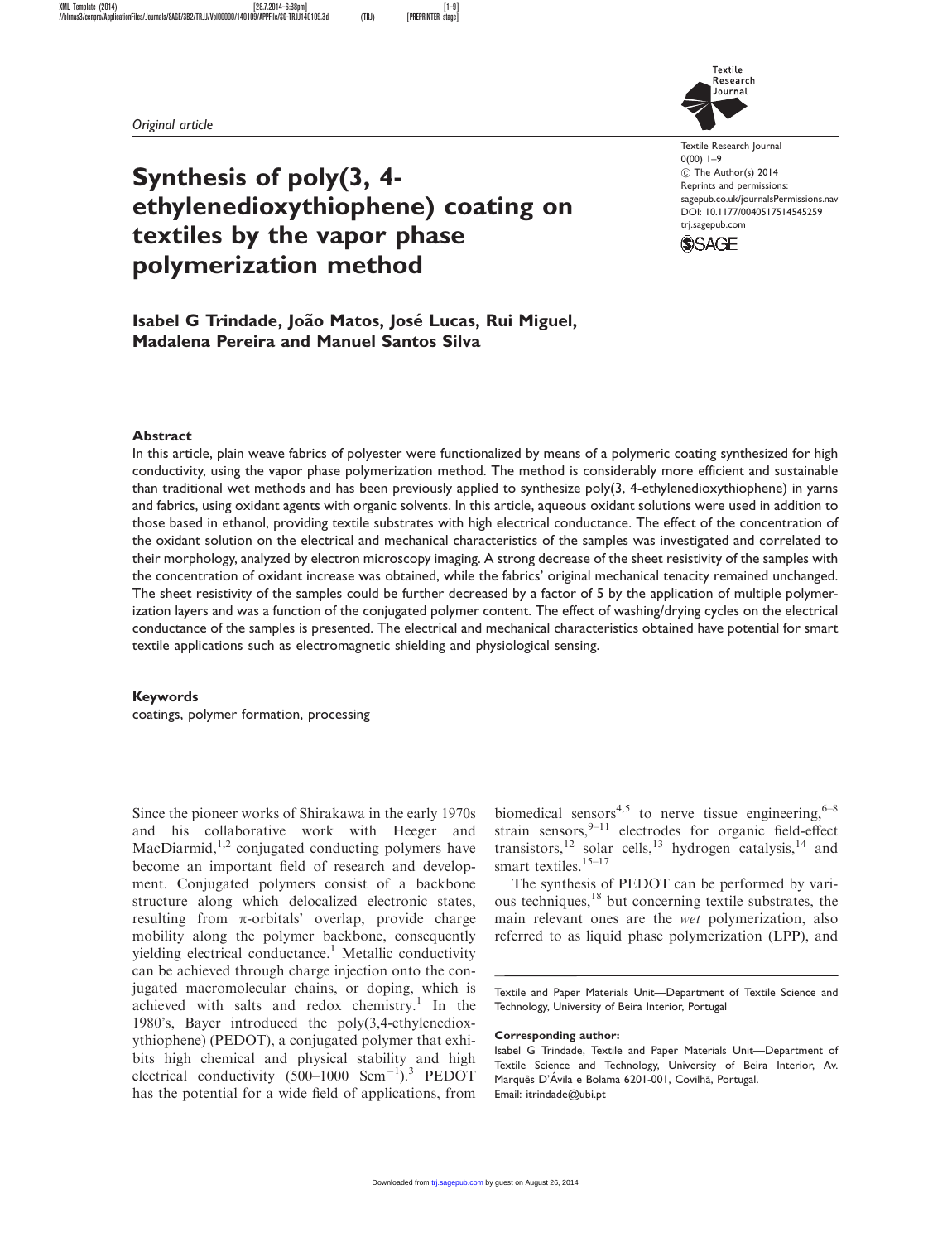the vapor phase polymerization (VPP). In both methods, the oxidative polymerization is the most common, using either of the oxidants agents, the Fe (III) chloride (FC) or the Fe (III) p-toluene sulfonate (FTS). The oxidative polymerization mechanisms are well described elsewhere.<sup>19</sup>

In the LPP method, liquid solutions of 3,4-ethylenedioxythiophene (EDOT) and of the oxidant agent are mixed together in a solvent, at a temperature typically below  $8^{\circ}$ C to delay the polymerization process.<sup>20</sup> The textile substrates are then immersed in the solution for a certain period of time and are then submitted to a drying step, either at ambient conditions or in an oven, during which the polymerization of the PEDOT coating is completed. The electrical and mechanical properties of fabrics coated with PEDOT by the LPP method largely depend upon the type of oxidant agent, the concentration of monomer and oxidant, the organic solvents and the type of fibers constituting the yarns with which the fabrics are woven.<sup>21</sup> With the LPP method, fabrics with good electromagnetic interference shielding properties characterized by sheet resistivity values as low as 10 Ohm/sq were obtained with the oxidant FTS and multiple LPP applications.<sup>22,23</sup>

In the VPP method, the fabrics are firstly immersed in an oxidant solution and secondly are exposed to the monomer in the vapor phase. The exposure of the substrates to an atmosphere of monomer is typically performed in a reactor with controlled vacuum and temperature.16,18,24 Research works conducted with PEDOT coatings on fabrics<sup>16</sup> and yarns<sup>24,25</sup> showed that the electrical and mechanical characteristics of the samples largely depend on the concentration of the oxidant solution, the type of fibers and the VPP method parameters immersion time, drying time and polymerization temperature.

The VPP method has important advantages over the LPP method; there is no need to use organic solvents due to the low solubility of EDOT in non-organic solvents;<sup>26</sup> it involves lower process complexity because there is no need to keep a low temperature bath  $(T < 8^{\circ}C)$  for the synthesis of the coating on the textile substrates; it requires considerably lower amounts of monomer. Therefore, the method has higher economic and ecologic sustainability than wet methods as required for industrial production. In this investigation, the method was used to synthesize coatings of conductive PEDOT on substrates consisting of plain weave fabrics of polyester, using two types of solvents, ethanol and water. The method was optimized to provide the coated fabrics with the highest electrical conductance. Textile samples with various contents of PEDOT were prepared and electrically and mechanically tested. The electrical and mechanical results were correlated with scanning electron microscopy analysis. The effect of washing/drying cycles on the electrical conductance is presented. The synthesis method used proved to be suitable to prepare materials for smart textile applications such as electromagnetic interference shielding<sup>23</sup> and electrodes for the sensing of physiological signals.<sup>27</sup>

#### Experimental details

#### **Materials**

The textile substrates consisted of plain weave fabrics of polyester, characterized by a thickness of 0.22 mm and a specific weight of  $12.0 \times 10^{-2}$  Kg m<sup>-2</sup>. A large piece of fabric was machine washed at  $100^{\circ}$ C with a mild soap and dried. Small size textile substrates were obtained by cutting the fabric in rectangular samples with a length of 80 mm and a width of 5 mm, accurately obtained to more or less one thread. The substrates were washed in methanol for 20 min, rinsed three times in DI water, and left to dry at  $23^{\circ}$ C in a room with ambient conditioning, for at least 24 h.

For the polymerization of PEDOT, EDOT monomer (97%), Fe (III) chloride hexahydrate (97%), Fe (III) chloride (97%), poly(vinyl alcohol) with a molecular weight of 130,000 and methanol (99.5%) were purchased from Sigma-Aldrich, and ethanol (99%) was locally purchased from Manuel Vieira & C<sup>a</sup>.

Oxidant solutions of various concentrations were prepared with either Fe (III) chloride hexahydrate  $(FeCl<sub>3</sub>6H<sub>2</sub>O)$  or Fe (III) chloride  $(FeCl<sub>3</sub>)$  and dissolved in either ethanol or in DI water with the assistance of stirring at ambient temperature for at least 2h. Aqueous solutions with  $3wt\%$  of poly(vinyl alcohol) (PVA) were prepared with the assistance of stirring and a temperature of  $85^{\circ}$ C until the solution changed its appearance from milky to crystal clear.

#### Polymerization unit and method

A schematic of the method is shown in Figure 1. The VPP method used three steps; firstly, a step of immersion of the substrates in an oxidant solution of specific concentration for a period of time  $t_{\text{imm}}$ ; secondly, a drying step, at temperature  $T_{\text{dry}}$  and period of time  $t_{\text{dry}}$ ; thirdly, the polymerization step, in which the samples are placed into a reactor and exposed to an atmosphere of the monomer, at certain vacuum pressure and temperature  $T_{pol}$  and for a polymerization cycle timing,  $t_{pol}$ .

The reactor consisted of a double jacketed glassware unit with the outside wall connected to a water circulative bath (WCB) with a regulated temperature  $(T)$ stabilized within 2% and was sealed through a lead and an o-ring of rubber, connecting to a membrane vacuum pump (MVP). The polymerization process used a droplet of  $15 \mu L$  of monomer, allowing two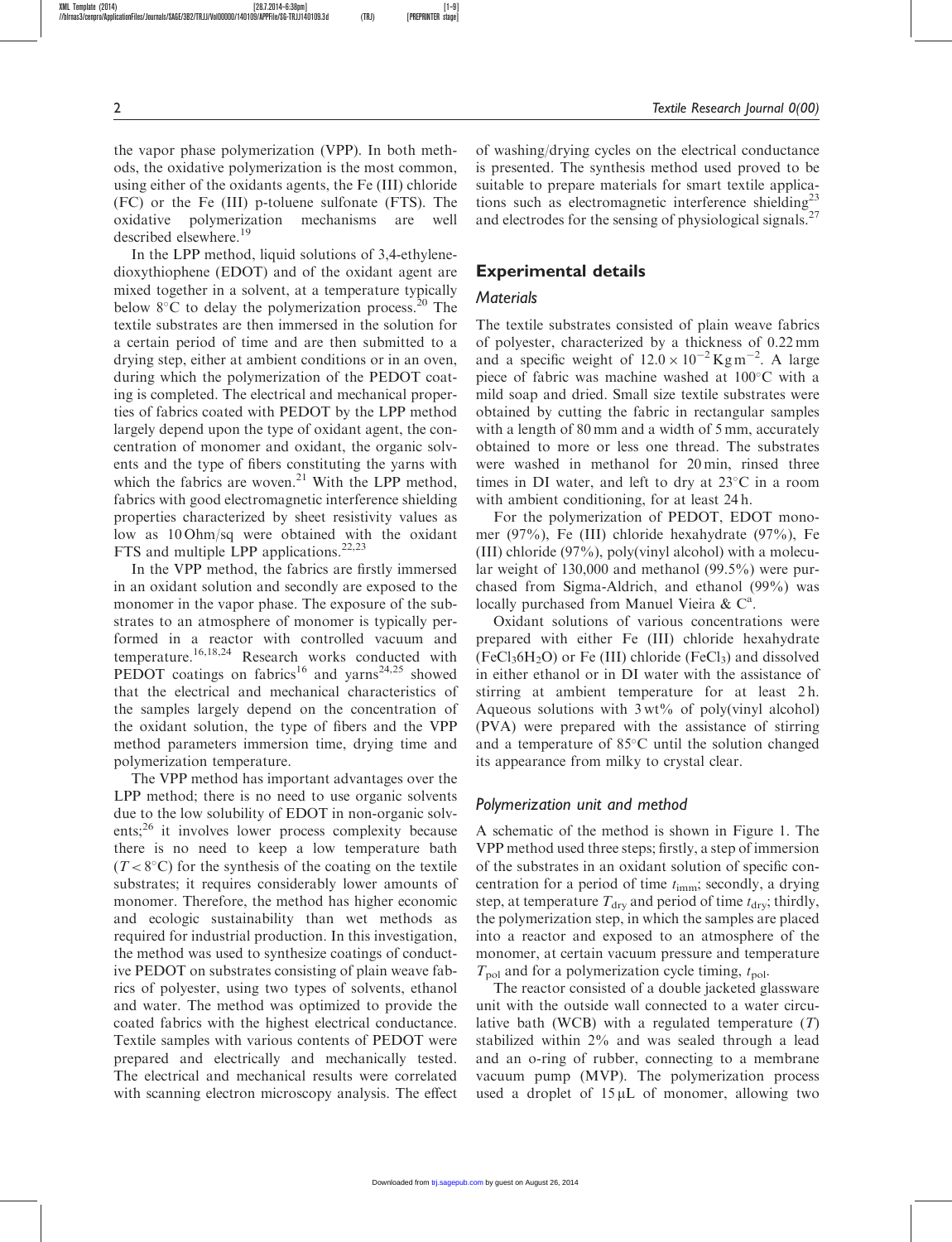

Figure 1. Description of VPP method and schematic of reactor unit:  $OX SOL = oxidant$  solution,  $S =$  substrate, MVP = membrane vacuum pump, VV = vacuum valve, SH = sample holder, WCB = water circulating bath, CW = circulating water, M = monomer.

cycles of polymerization of 30 min each. The samples were placed on a sample holder and moved into the reactor, which was then sealed and pumped down to a vacuum pressure of 160 mTorr. Next, a vacuum valve (VV) was closed and the polymerization timer initiated. Once the time of the polymerization cycle was completed, the reactor was vented with air, and the samples removed and immediately washed in methanol and rinsed in DI water. The samples were next dried in an ambient conditioned room (temperature,  $T = 23^{\circ}C$ , relative humidity,  $RH = 50\%$  for at least 24 h or in a convection oven at  $T = 30^{\circ}$ C for 50 min.

#### Electrical characterization

The electrical characterization of the samples was performed with the two-probe method by measurements of sheet resistivity,  $R_{sq}$ , given by the ratio of the electrical resistance by the geometric factor,  $GF = L/W$ , in Ohm/sq,

$$
R_{\text{sq}} = \frac{V}{I} \cdot \frac{W}{L} \tag{1}
$$

where  $V$ , is the voltage across the probes,  $I$  is the electrical current that flows in the sample, L is the distance between the probes, and  $W$  is the width of the sample. From the Ohm's law, the sheet resistivity is related to the ratio of the bulk resistivity,  $\rho$ , to the sample thickness, t, and has units of Ohm,

$$
R_{\rm sq} = \frac{\rho}{t} \tag{2}
$$

|         |  | <b>Table 1.</b> Nominal and experimental $R_{sa}$ values of commercial |  |  |
|---------|--|------------------------------------------------------------------------|--|--|
| samples |  |                                                                        |  |  |

| Sample label           | Sample description                 | Nominal R<br>range<br>(Ohm/sq) | $Exp R_{sa}$<br>(Ohm/sq) |
|------------------------|------------------------------------|--------------------------------|--------------------------|
| NW170-PI-15 Conductive | Nonwoven polyester                 | 15                             | $31.2 \pm 1.0$           |
| $P-PI-210$             | Conductive polyester 325<br>fabric |                                | $424.5 \pm 15.6$         |

Experimental mean and standard deviation values correspond to measurements on six samples, six measurements per sample.

The method is suitable for continuous film samples that are homogeneous and have relatively high electrical conductance, but could be applied to the textile samples coated with PEDOT as good degree of measurement repeatability was obtained with relative errors of less than 10%. To address the error involved, samples with a length of 120 mm were prepared and the sheet resistivity of the samples measured with the four-probe method for variable inner probes distances in the range of 50–100 mm. The mean value of sheet resistivity obtained matched the two-probe typical mean value within an error of less than 10%. Furthermore, commercial electrically conductive fabrics from Eeonyx Corporation were electrically measured and the experimental values obtained were within the range given by the manufacturer as shown in Table 1.

The electrical measurements were performed with a Hameg 8040-3 power supply, a Hameg 8012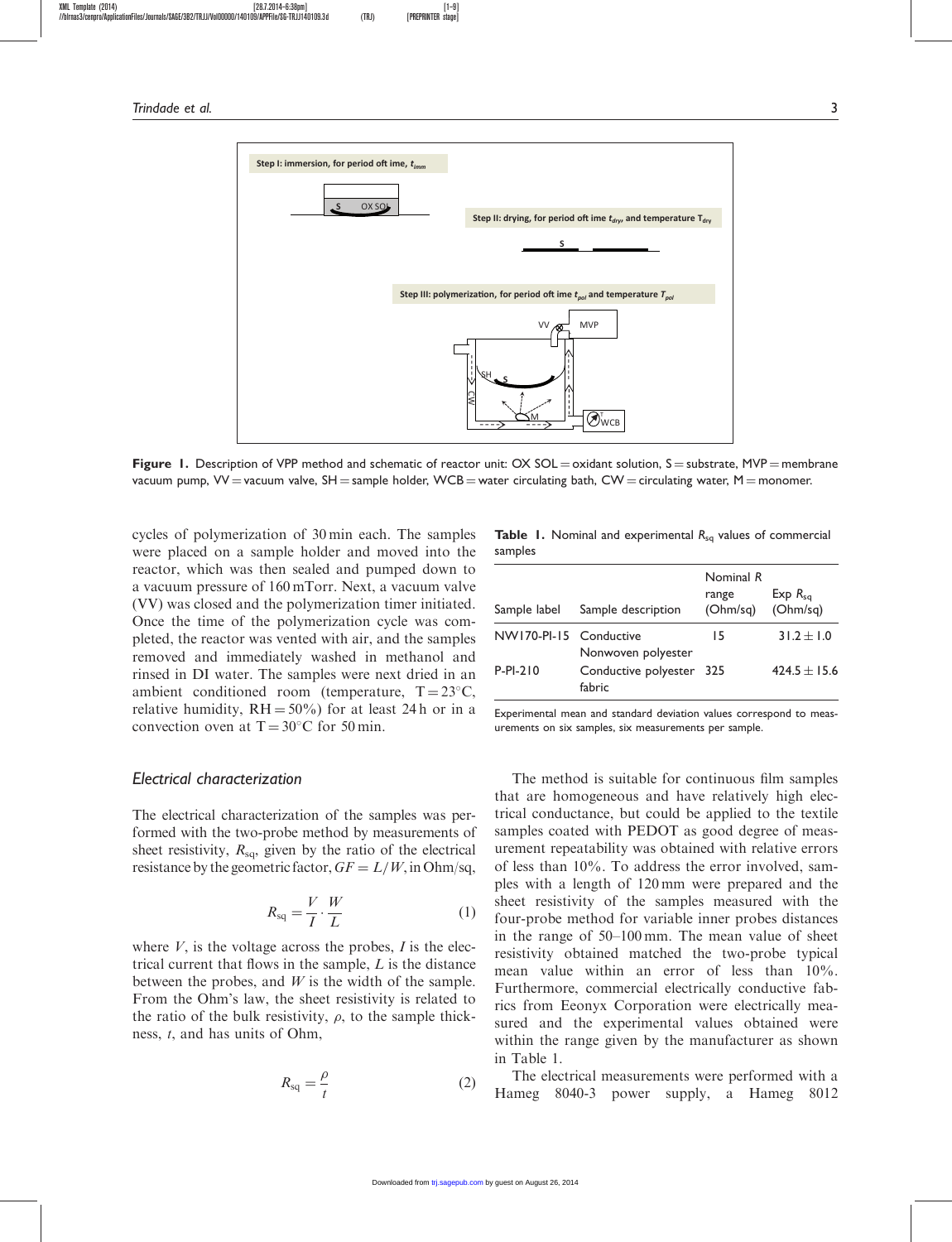programmable ampermeter and the data acquisition performed via a RS232 interface and a Labview program that displayed and recorded the sample's  $I-V$ curves, from mean values of electrical current, I, for each applied voltage, V. For each VPP condition, 6–12 samples were measured. In order to graphically compare different samples,  $I^*-V$  curves taking into account the geometric factor of the samples, GF, were used, with  $I^*$  given by,

$$
I^* = I \cdot GF \tag{3}
$$

#### Tensile testing

Tensile testing was performed with a dynamometer Adamel Lhomargy DY35 of the French manufacturer MTS—Systèmes d'essais des matériaux, with a 1 kN loading cell. The mechanical tests were performed at ambient temperature, under a crosshead speed of 20 mm/min, and a built-in program traced the tensile force as a function of sample elongation and calculated the maximum force and elongation at break.

#### Scanning electron microscopy

The surface morphology and longitudinal sections of pristine and polyester samples coated with PEDOT were analyzed by scanning electron microscopy (SEM) with a Hitachi S2700 microscope. The samples were coated with gold and the images were performed with an accelerating voltage of 20 kV and magnifications in the range of  $35 \times$  to  $2000 \times$ .

# Attenuated total reflection Fourier transform infrared spectroscopy

Pristine and textile samples coated with PEDOT prepared with various concentrations of oxidant solutions were analyzed by attenuated total reflection Fourier transform infrared spectroscopy (ATR-FTIR), using a Thermo Scientific NICOLET iS10 Smart iTR. The spectra were acquired in the range of  $600 \text{ cm}^{-1}$  to  $4000 \text{ cm}^{-1}$ , with a resolution of  $5 \mu \text{m}^{-1}$  and averaged over 32 scans.

#### Washing/drying tests

Washing fastness tests were performed with a Linitest machine following the guidelines of the ISO 105 of 1978. The tests consisted of machine washing cycles with cold water, a duration of  $45 \text{ min}$  and  $1 \text{ g/l}$  of mild soap and were completed with a rinsing step, followed by a drying cycle. Except if otherwise indicated, the drying procedure was performed in a convection oven at a temperature of  $30^{\circ}$ C for 50 min.

#### Results and discussion

# Optimization of the VPP method

An investigation of the effect of the VPP process parameters on the electrical conductance of the samples was performed. Such parameters were: immersion time,  $t_{\text{imm}}$ , drying time,  $t_{\rm dry}$ , polymerization temperature,  $T_{\rm pol}$  and polymerization time,  $t_{pol}$ . Samples prepared with oxidation solutions that used ethanol solvent and variable process parameters had their sheet resistivity monitored to obtain the VPP process parameters providing the samples with the lowest  $R_{sq}$ . Those process parameters corresponded to  $t_{\text{imm}} = 15 \text{ min}$ ,  $t_{\text{dry}} = 15 \text{ min}$ , and a polymerization temperature  $T_{pol} = 60^{\circ}$ C. For samples prepared with aqueous oxidant solutions, the optimum drying procedure was obtained with a convection oven, at  $T_{\text{dry}} = 60^{\circ}\text{C}$  and  $t_{\text{dry}} = 3 \text{ min}$ . The polymerization time, longer than 15 min, also monitored by visual observation of the coloration of the sample, only little affected the electrical characteristics of the samples, confirming that the polymerization process was mostly completed in the first 15 min of the process.

### Electrical characteristics

The dependence of the electrical characteristics of the samples on the concentration of the oxidant solution was investigated. Organic oxidant solutions of FeCl<sub>3</sub>6H<sub>2</sub>O in ethanol with concentrations of  $5 \text{ wt\%}$ , 10 wt%, 15 wt%, 20 wt%, 30 wt%, and 35 wt% were used and for each concentration 6–12 samples were coated with PEDOT by the VPP method. Representative experimental  $I^*-V$  curves of the samples, characterized by a linear behavior corresponding to a Ohmic constant resistivity in the range of 1 to 10 V of applied cycled voltage, are shown in Figure 2. The



Figure 2. Characteristic  $I^*-V$  curves of PEDOT coated samples prepared from various concentrations of organic oxidant solutions.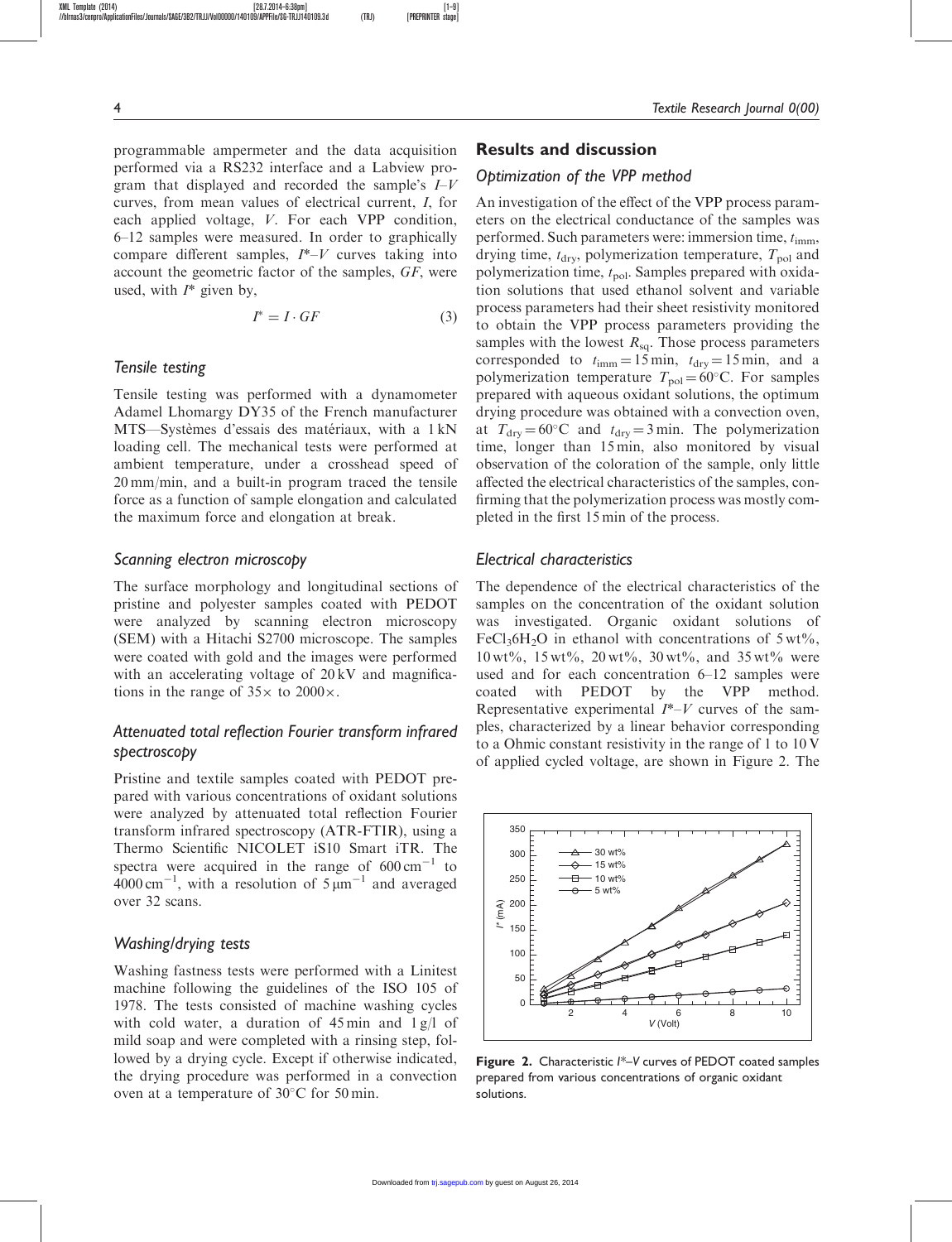

Figure 3. (a) Plot of variation of sheet resistivity with oxidant concentration, for samples prepared with aqueous and organic oxidant solutions of FeCl<sub>3</sub>6H<sub>2</sub>O and FeCl<sub>3</sub>; (b) photo of samples prepared with organic oxidant solutions of various concentrations.

sheet resistivity of the samples decreased with the oxidant concentration increase, as shown in Figure 3, for samples prepared with organic and aqueous oxidant solutions and the oxidant agents  $FeCl<sub>3</sub>6H<sub>2</sub>O$  and FeCl<sub>3</sub>. The experimental data of sheet resistivity variation with oxidant solution concentration, correspondent to samples prepared with ethanol solvent, is illustrative of the typical behavior obtained, characterized by an accentuated decrease of  $R_{\text{sq}}$  for oxidant concentrations of  $0.14 M$  (5 wt%) to  $0.29 M$  (10 wt%). Beyond a concentration of  $0.43 M$  (15 wt%), a moderate decrease was obtained. The lowest value of  $R_{\rm{sa}} \approx 25$  Ohm/sq was reached at the oxidant concentration of  $1.0 M$  (35 wt%) and had similar values for samples prepared with aqueous oxidant solutions. Hence, there is no gain in using ethanol solvent instead of water solvent. No significant difference was obtained between the oxidant agents  $FeCl<sub>3</sub>6H<sub>2</sub>O$  and  $FeCl<sub>3</sub>$ . The important decrease of sheet resistivity with the oxidant concentration increase is a consequence of the higher concentration of oxidant available to react with the vapor of the monomer EDOT that produces coatings with higher content of PEDOT. The constancy of sheet resistivity for concentrations above 0.8 M is perhaps due to diffusion inhibition of the oxidant caused by the growth of the polymeric coating. This result is significantly better than that reported by other authors, where a sharp increase in resistivity occurs at higher concentrations of oxidant.<sup>16,21</sup> The values of sheet resistivity obtained with the oxidant agents used are the best ever reported, to our knowledge, and also contrast significantly with the nearly null conductivity obtained with the LPP method. $21$ The reported highest electrical conductance was typically attained with the oxidant agent FTS, considerably more expensive than those used in this work. A good



Figure 4. Variation of sheet resistivity with the number of polymerization layers, for organic oxidant solutions with a con-

correlation between the color of the samples and their electrical characteristics was obtained as shown by the photo in Figure 3, confirming that the increase in electrical conductance was caused by an increase of PEDOT content. The darkest grey colored samples exhibit the lowest  $R_{sq} = 24 \pm 1$  Ohm/sq, while samples of light grey–bluish color exhibit the highest  $R_{\text{sq}} = 374 \pm 23$  Ohm/sq, corresponding to organic oxidation solutions with concentrations of  $30 \text{ wt\%}$  and 5 wt%, respectively. The conductance of the samples was further enhanced by applying several layers of polymerization as shown in Figure 4. The minimum value of  $R_{\rm{sa}} = 5$  Ohm/sq was attained after five cycles of polymerization. These results are comparable to those reported in the literature with the application of multiple polymerizations in the LPP method but using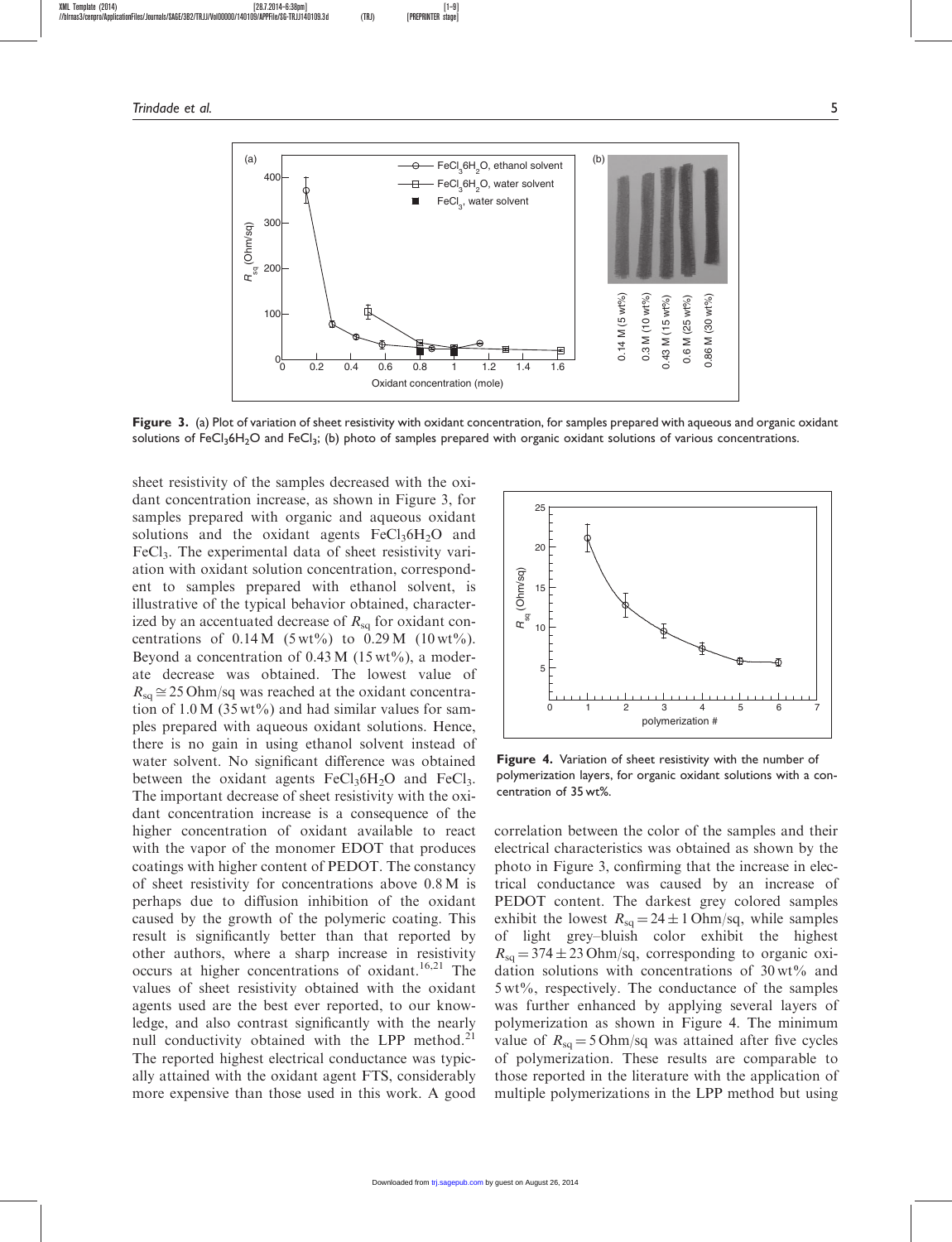the oxidant agent FTS and a monomer solution with dimethylacetamide.<sup>23</sup>

# Morphological characteristics

The analysis of the morphological characteristics of samples prepared with organic oxidant solutions of various concentrations was performed with the SEM imaging technique. SEM images of the plain weave polyester fabrics and correspondent longitudinal sections of the fibers are shown in Figure 5, for pristine samples and samples prepared with organic oxidant solutions with concentrations of  $15 \text{ wt\%}$  and  $30 \text{ wt\%}$ . Pristine samples (Figure 5(e)) and samples coated with



Figure 5. SEM images of pristine and functionalized samples: oxidant concentration 15 wt%, (a) magnification  $35\times$ , (b) magnification 250 $\times$ ); oxidant concentration 30 wt%, (c) magnification 35 $\times$ , (d) magnification 250 $\times$ ; (e) pristine sample, magnification of 600  $\times$ ; (f) same sample as (c) and (d) but with magnification of  $450 \times$ .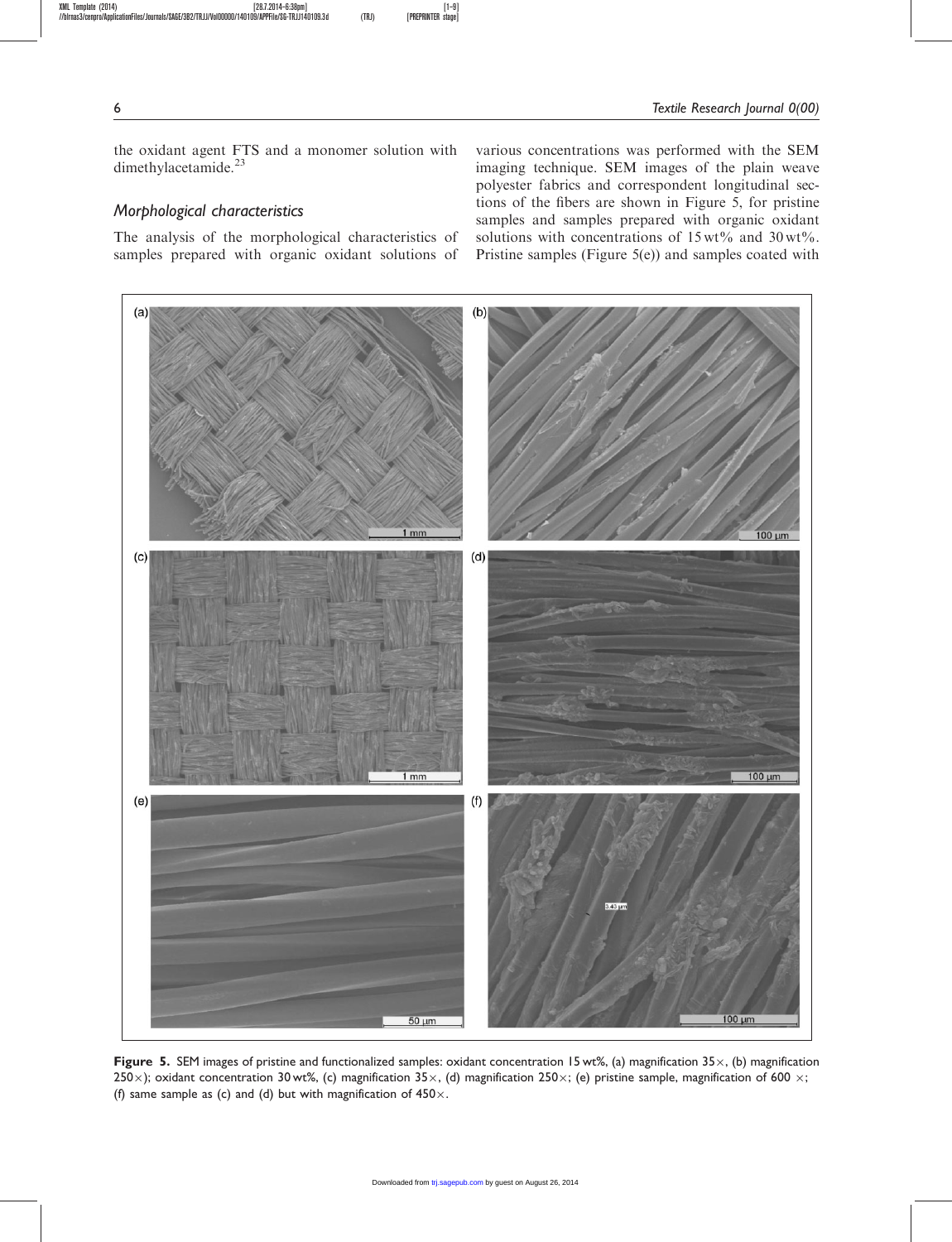PEDOT prepared with an oxidant concentration of 5 wt% (not shown) exhibit very similar morphology, characterized by fibers of polyester with regular cylindrical shapes and diameters in the range of 10 to  $14 \mu m$ . Samples prepared with oxidant concentrations of 15 wt% and 30 wt% show fibers interconnected through PEDOT. The images of the latter indicate that considerably higher content of PEDOT is present, characterized by higher density of globular clusters. From high magnification imaging, it is estimated that the thickness of the polymer interconnecting the cylindrical fibers is in the range of hundreds of nanometers to 1  $\mu$ m as shown in Figure 5(f). SEM images also show no visible signs of fiber degradation. Mechanical tenacity test results presented next corroborated that no fiber degradation was present in the samples, even in those prepared at the highest concentration of oxidant  $(35 wt\%)$ .

#### Mechanical tenacity

Mechanical tests were performed with samples functionalized with PEDOT prepared with organic oxidant solutions having concentrations of  $5 \text{ wt}\%$ ,  $10 \text{ wt}\%$ ,  $15 \,\text{wt}\%$ ,  $20 \,\text{wt}\%$ ,  $30 \,\text{wt}\%$ , and  $35 \,\text{wt}\%$ . Two samples of each batch of PEDOT coated and pristine samples were tested. For all samples, no significant variation of tensile force at break and of maximum elongation were detected as shown in Figure 6. The samples were characterized by maximum tensile forces and percentile elongations at break of  $125 N \pm 10 N$  and  $60\% \pm 5\%$ , respectively. The mechanical tenacity of the samples was independent of the PEDOT concentration in good agreement with the results obtained with the SEM analysis, indicating that no fiber degradation was present even in samples exposed to the highest concentration of oxidant.



Figure 6. Maximum tensile force and elongation at break of pristine and functionalized samples prepared from organic oxidant solutions of various concentrations.

#### ATR-FTIR analysis

ATR-FTIR spectra presented in the literature indicate that the characteristic peaks of PEDOT occur in the region of 700–1600 cm<sup>-1</sup>.<sup>25,28,29</sup> In this region, the characteristic peaks of polyester also occur;<sup>25,30</sup> the broad peak of the ester link at  $1730 \text{ cm}^{-1}$ , corresponding to the  $C=O$  vibrational stretching mode, and the peaks at  $1100 \text{ cm}^{-1}$  and  $1240 \text{ cm}^{-1}$ , corresponding to the stretch modes of C–O–C and C–H. A partial view of the spectra for wavelengths in the range of  $1300 \text{ cm}^{-1}$  and 1800 cm-<sup>1</sup> is presented in Figure 7 for samples pristine and with low, medium, and high content of PEDOT. The spectrum of the sample with higher content of PEDOT has the lowest signal intensity with the signal from the substrate considerably less visible. The spectra of the samples coated with PEDOT exhibit a structure of small peaks in the region between  $1400 \text{ cm}^{-1}$  and  $1700 \text{ cm}^{-1}$ , not present in the spectrum of the pristine sample. The peaks at  $1460 \text{ cm}^{-1}$ ,  $1540 \text{ cm}^{-1}$  and  $1555 \text{ cm}^{-1}$  are attributed to the vibration stretch modes of  $C = C$  and  $C - C$  of the thiophene ring.<sup>25,28,29</sup>

#### Washing/drying resistance

Samples coated with PEDOT with high electrical conductance were submitted to several washing/drying cycles and had their sheet resistivity monitored. In an attempt to enhance the washing resistance of the electrically conducting textiles, samples prepared with aqueous oxidant solutions that used the binder PVA (at



Figure 7. ATR-FTIR spectra of pristine and PEDOT coated samples prepared with oxidant solutions with concentrations of 5 wt%, 15 wt% and 30 wt%, corresponding to low, medium, and high contents of PEDOT, respectively.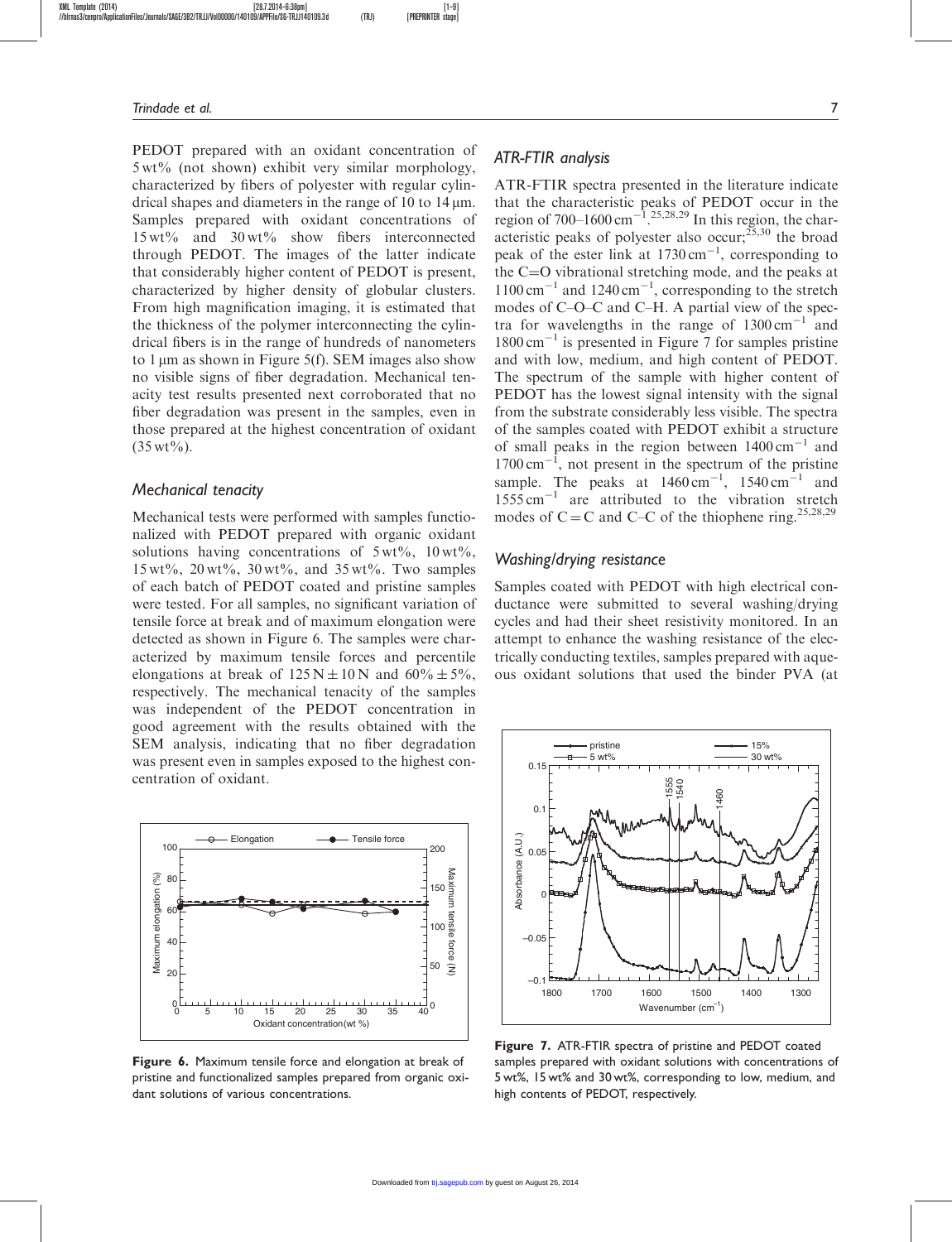

Figure 8. Percentile increase of sheet resistivity with the number of washing/drying cycles for samples prepared with various oxidant solutions and number of polymerizations, NP.

3 wt% in water) and samples prepared with several polymerization layers,  $NP = 2$  and  $NP = 3$ , were also tested. Nevertheless, as shown in Figure 8, all samples showed similar behavior, characterized by an increase of sheet resistivity, by a factor of nearly 2 after the first washing cycles, and nearly 2.5 after 10 washing cycles. Nevertheless, the range of sheet resistivity remained the same, may be because the washing cycles were performed in cold water and a mild soap. A factor of a few orders of magnitude in sheet resistivity increase were reported with washing cycles at temperatures of the order and above  $40^{\circ}$ C and a commercial detergent.<sup>31</sup>

The effect of the drying conditions was investigated by comparing the trend of sheet resistivity with the washing/drying cycles for variable drying procedures. The experimental data are shown in Figure 9 for the following drying conditions: conditioned room  $(T = 22^{\circ}C)$  for 24 h; convection oven at temperatures and periods of time of  $30^{\circ}$ C, 40 min and 60 $^{\circ}$ C, 20 min. The samples dried at  $60^{\circ}$ C exhibited a considerable increase in sheet resistivity in comparison to samples dried at lower temperatures, indicating that temperatures as low as  $60^{\circ}$ C will significantly decrease the electrical conductance of the PEDOT coatings.

# **Conclusions**

In this article it was demonstrated that aqueous oxidant solutions based on Fe (III) chloride are suitable to synthesize plain weave fabrics of polyester PEDOT coatings with high electrical conductance. The low sheet



Figure 9. Variation of sheet resistivity with washing/drying cycles for various drying procedures.

resistivity values obtained of the order or less than 10 Ohm/sq have potential for electromagnetic shielding and physiological sensing applications. The high conductivity samples exhibit mechanical characteristics of tenacity strength and modulus of Young similar to those of pristine samples. The washing resistance tests obtained with a mild soap detergent indicate an increase in sheet resistivity by a factor of 2, which can be critical if the lowest resistance values are required. Nevertheless, the main issue shown in this experimental work concerns the fast decrease of electrical conductance with temperature, especially with a relatively low temperature of  $60^{\circ}$ C.

#### Funding

This work was supported by the National Strategic Reference Frame, Operational Program Factors of Competitiveness (QREN) (grant number FCOMP-01-0202-FEDER-013848, "PT 21 – Powered Textiles 21<sup>st</sup> Century—PPS High-tech Fashion/Fashion Fabrics'') and by FCT and co-financed by FEDER, through COMPETE, under the grant ''Projecto Estratégico da Unidade de Materiais Têxteis e Papeleiros".

#### Acknowledgment

J Matos would like to thank FCT and the Ministry of Economy for scholarship funding.

#### **References**

1. Heeger AJ. Nobel Lecture: Semiconducting and metallic polymers: The fourth generation of polymeric materials. Rev Mod Phys 2001; 73: 681–700.